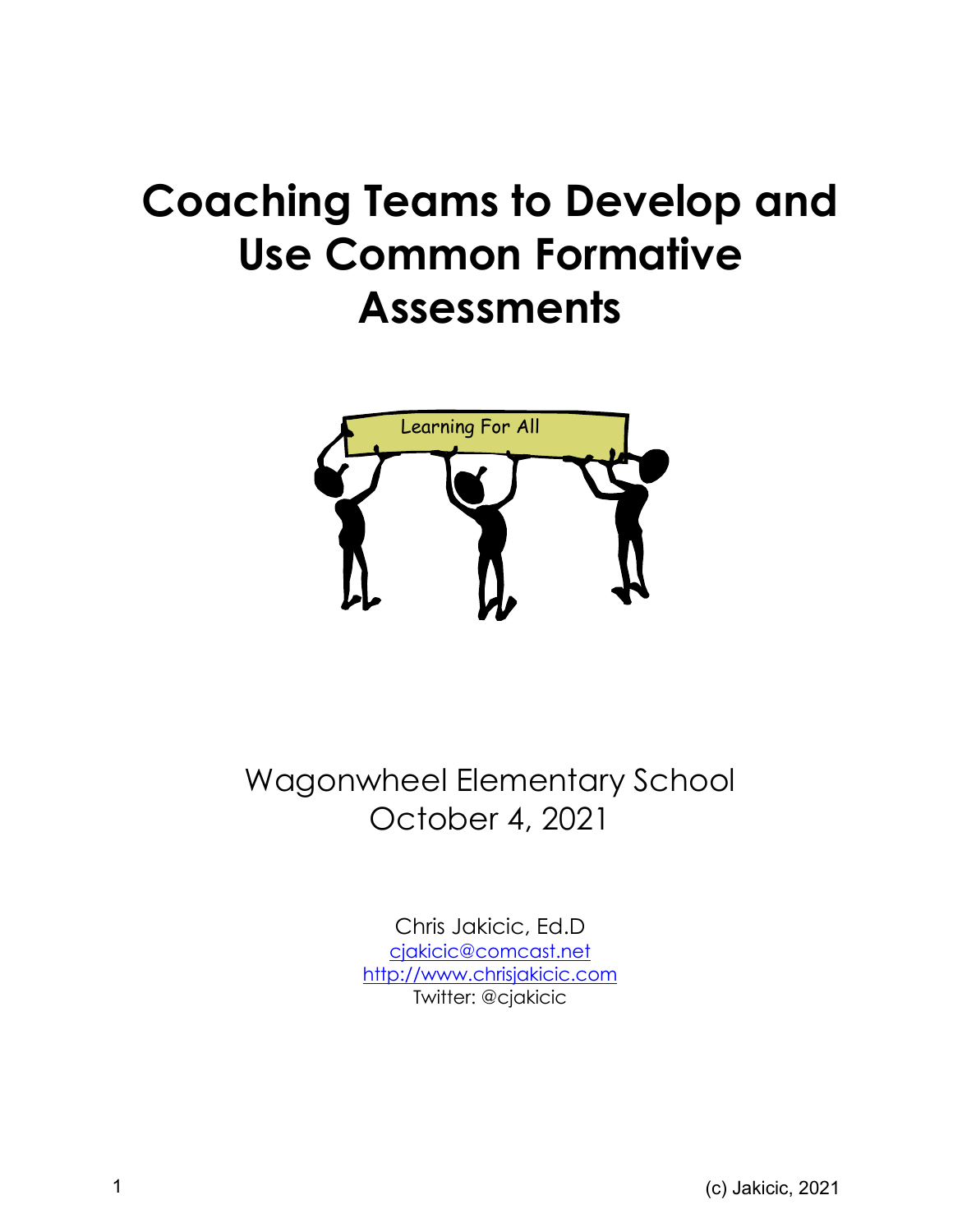# **Targets for Today**

Explore ways to write effective common formative assessments that are:

•A part of a balanced assessment system designed to provide diagnostic information about the essential standards.

•Embedded into a unit of instruction with time allotted to respond to the evidence gathered.

•Aligned to the agreed upon expectations for proficiency.

Global PD videos:

- 1. Understanding the Common Formative Assessment Process: Rick DuFour
- 2. Doing the Right Work-Studying the Standards: Rick and Becky DuFour

# **Understanding the Compelling Research**

| <b>Factor Affecting Student Learning</b> | Standard  |
|------------------------------------------|-----------|
|                                          | Deviation |
| High quality teacher in the classroom    | .40       |
| Parent Involvement                       | .49       |
| Home environment                         | .52       |
| Socio-economic status                    | .52       |
| Formative Assessment                     | .90       |
| Response to Intervention                 | 1.07      |
| Student Involvement in Assessment        | 1.44      |
| Collective Teacher Efficacy              | 1.57      |

## **Collective Teacher Efficacy**

The collective self-perceptions that teachers in a given school make an educational difference to their students over and above the educational impact of their homes and communities

## **Critical Questions Teams Ask**

- •What do we want student to know and be able to do?
- •How will we know if they can?
- •What will we do if they can't?
- •What will we do if they already can?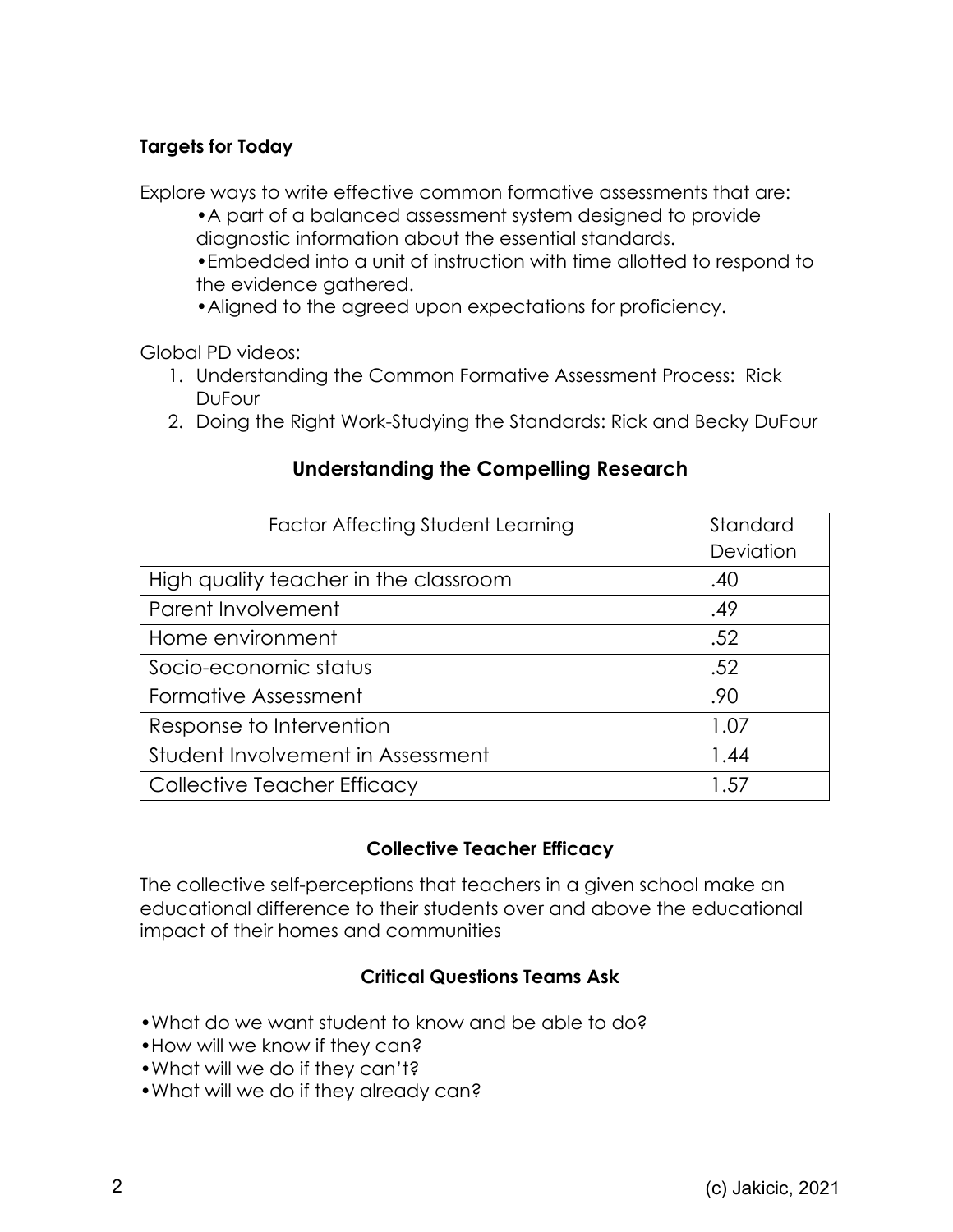#### **Avoid This Common Mistake**

- •Common formative assessments are used to assess ESSENTIAL standards.
- •You GUARANTEE students will know these standards.

**Summative assessment** is the attempt to summarize student learning at some point in time. Summative assessments are not designed to give feedback useful to teachers and students during the learning process.

**Formative Assessment**: An assessment functions formatively to the extent that evidence about student achievement is elicited, interpreted, and used by teachers, learners, or their peers to make decisions about next steps in instruction *that are likely to be better, or better founded*, than the decisions they would have made in the absence of evidence.

**Common Formative Assessment**--Common formative assessments are teamdesigned, intentional measures used for the purpose of monitoring student attainment of essential learning targets throughout the instructional process.

## **What's The Purpose of Common Formative Assessment?**

•To identify students who need additional time and support (or extensions) on essential standards.

•To understand where the learning stopped so that we can provide effective responses.

•To learn which instructional strategies work best for which students.

## **Avoid This Common Mistake**

•You can't use items designed for summative assessments on your formative assessments.

•Formative assessments are written around learning targets; summative assessments are written around standards.

## **What are Learning Targets**

Learning targets are the increments of learning that make up the journey to achieving the overall standard.

They include all of the skills and concepts students must acquire to master the standard.

(Common) formative assessments are designed around learning targets rather than standards.

Learning targets may be written as "I can" statements in student-friendly language.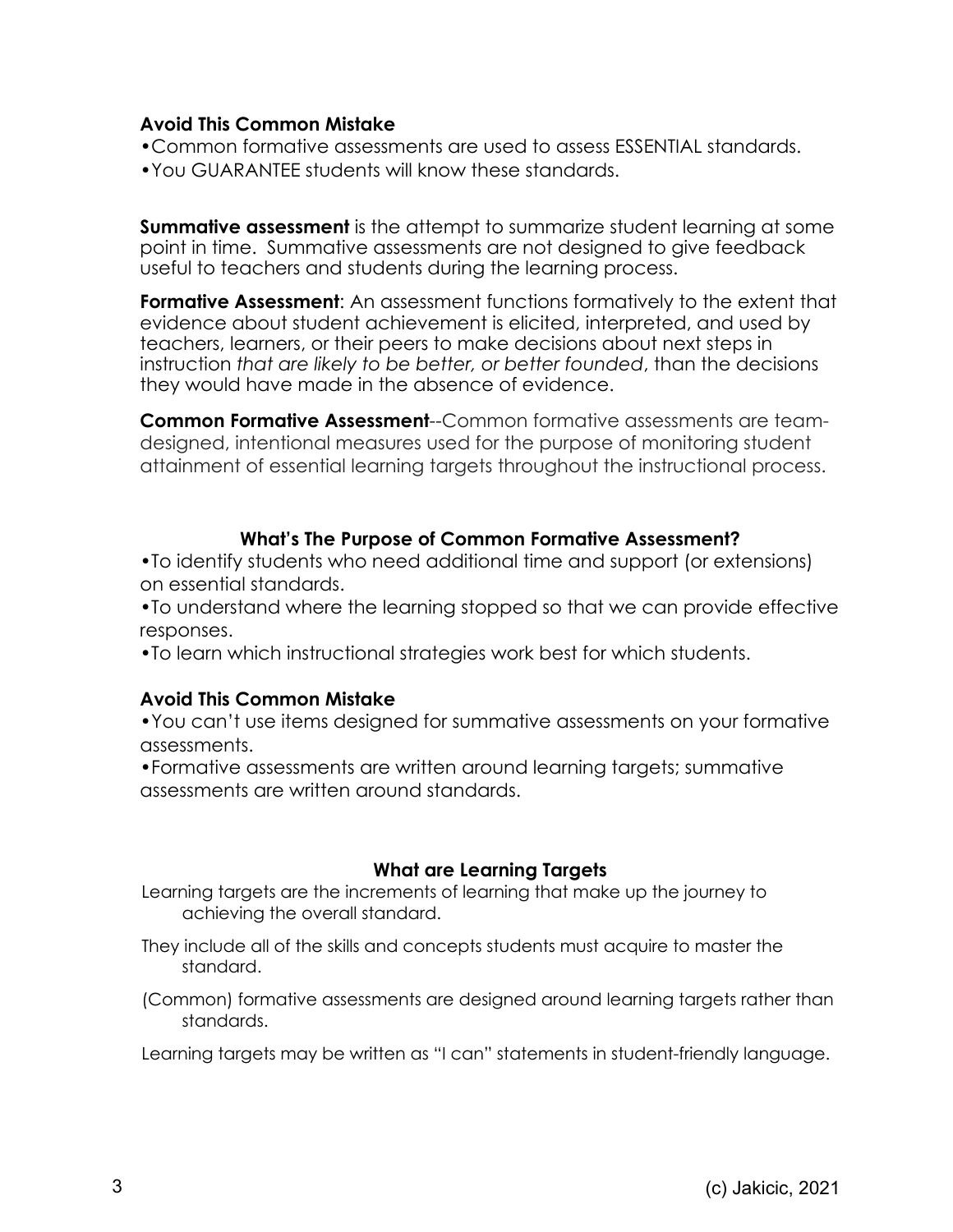| Standard                                                 | Learning Targets                                                                          | <b>Common Formative Assessments</b> | Summative<br>Assessment |
|----------------------------------------------------------|-------------------------------------------------------------------------------------------|-------------------------------------|-------------------------|
| Compare and contrast<br>a firsthand and                  | Compare and contrast a firsthand<br>and secondhand account of the<br>same event or topic. |                                     |                         |
| secondhand account<br>of the same event or               | Describe the differences in focus.                                                        |                                     |                         |
| topic; describe the                                      | Describe the difference in<br>information provided.                                       |                                     |                         |
| differences in focus and<br>the information<br>provided. | Know what a firsthand and<br>secondhand account are.                                      |                                     |                         |
|                                                          | Be able to identify the point of<br>view the author is using.                             |                                     |                         |

## **Identifying Learning Targets**

•Circle the verbs.

•Underline the nouns/noun phrases.

•Consider learning targets that you know students need to learn but that aren't explicitly written in the standard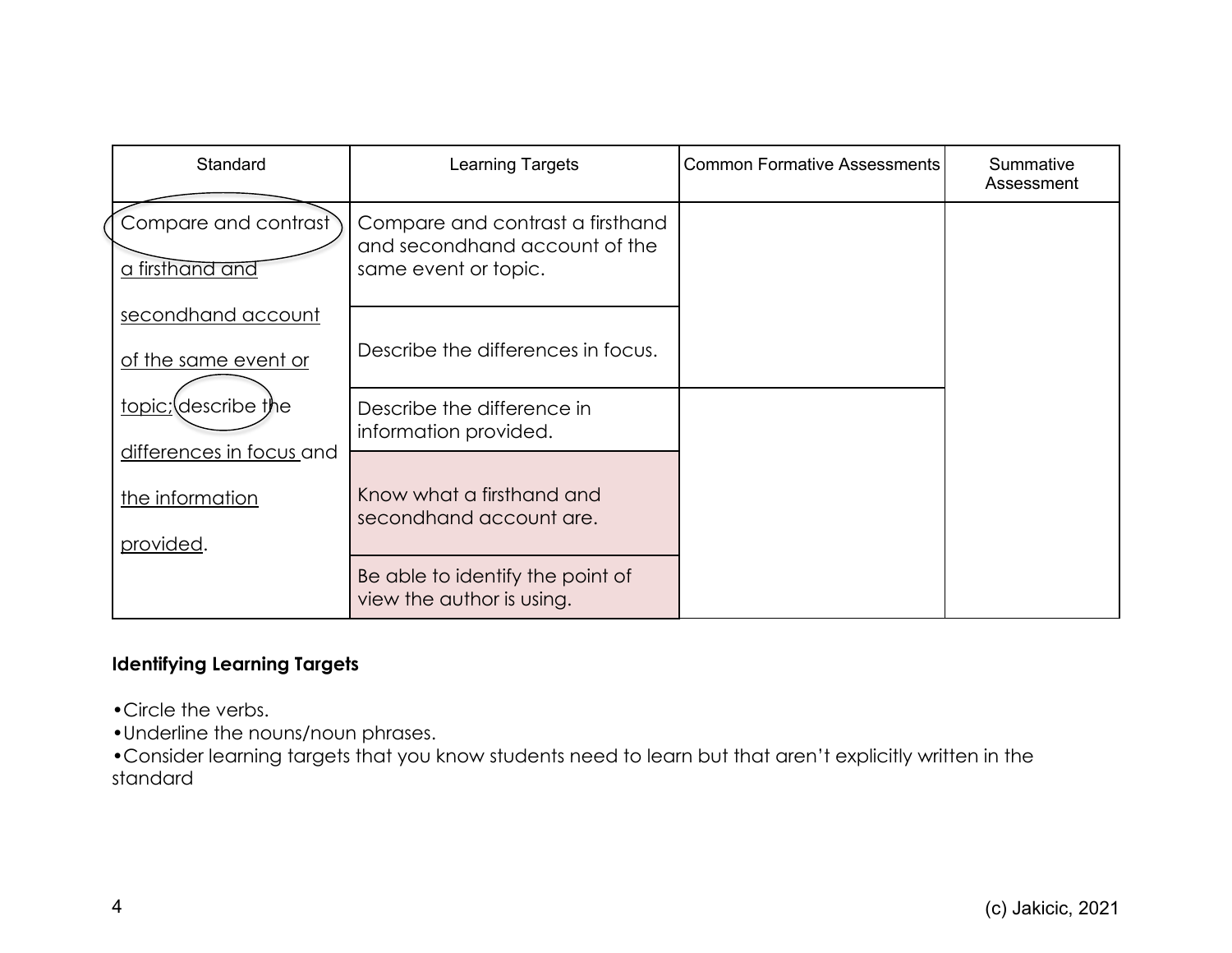**Grade 4 ELA: Compare and contrast a firsthand and secondhand account of the same event or topic; describe the difference in focus and the information provided.**

| Score 4.0 | The student will be able to rewrite a piece of text from a different point of view.<br>e.g, if the text is a firsthand account the student can rewrite it as a secondhand<br>account. If the text is a secondhand account the student can rewrite it as a<br>firsthand account. |
|-----------|---------------------------------------------------------------------------------------------------------------------------------------------------------------------------------------------------------------------------------------------------------------------------------|
| Score 3.0 | The student will:<br>• Compare and contrast a firsthand and secondhand account of the same event<br>or topic.<br>• Describe the difference in focus<br>• Describe the differences in information provided.                                                                      |
| Score 2.0 | The student will recognize or recall specific vocabulary, such as firsthand account<br>and secondhand account.<br>The student will be able to use the terms firsthand account and secondhand<br>account to identify the point of view the author is using.                      |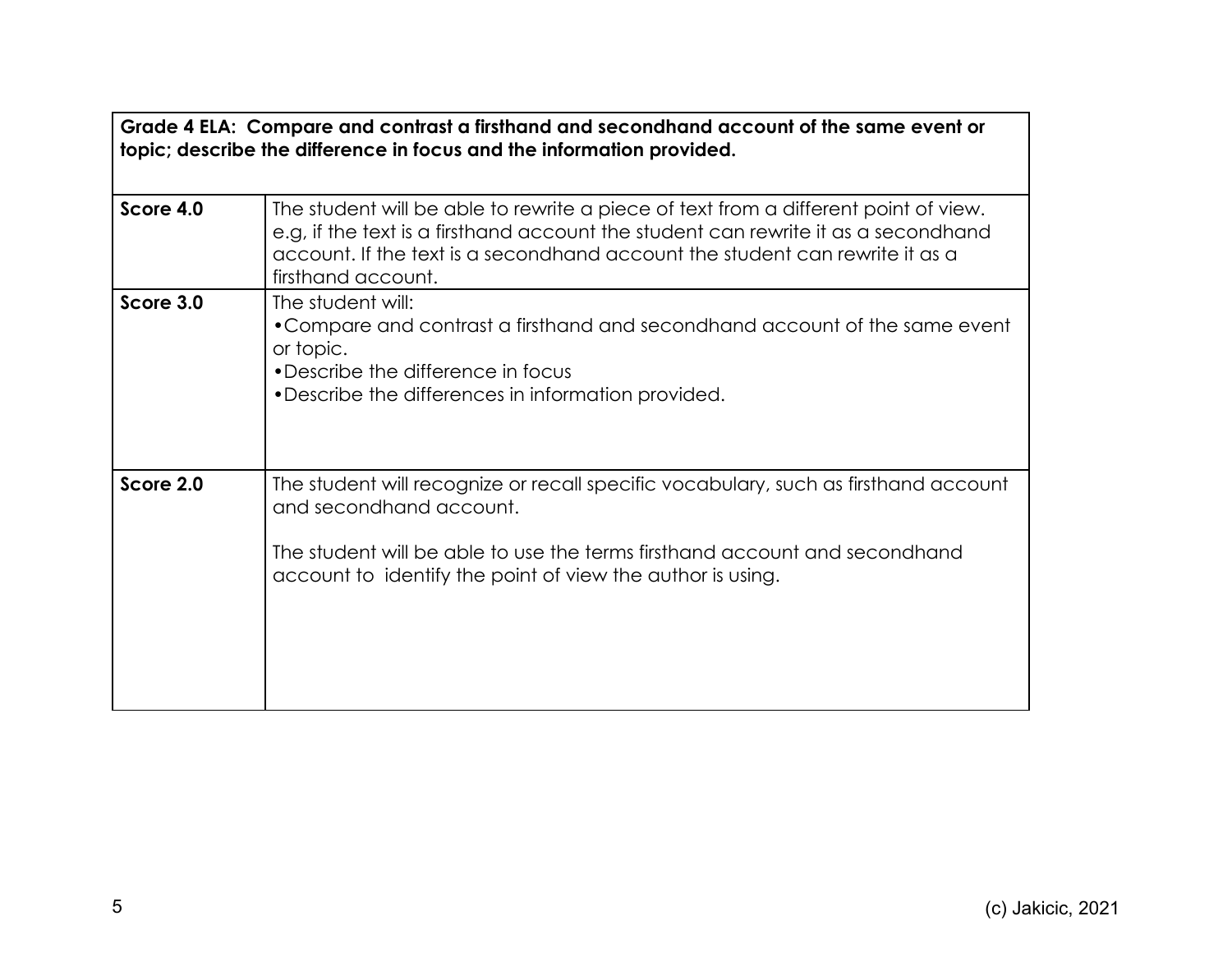|                          | <b>Classroom Formative</b>                                                                                     | Common<br>Formative                                                                                                       | <b>Benchmark</b>                                                                                                                                                   | End of Year                                                                                                                    |
|--------------------------|----------------------------------------------------------------------------------------------------------------|---------------------------------------------------------------------------------------------------------------------------|--------------------------------------------------------------------------------------------------------------------------------------------------------------------|--------------------------------------------------------------------------------------------------------------------------------|
| Developed and<br>used by | Developed and used<br>by individual teachers                                                                   | Developed and<br>used by<br>collaborative teams                                                                           | District developed<br>or provided by<br>external experts                                                                                                           | Developed by<br>"external experts"                                                                                             |
| Frequency                | At least daily                                                                                                 | Frequently                                                                                                                | 3 times a year                                                                                                                                                     | Once a year                                                                                                                    |
| Examples                 | •Checks for<br>understanding<br>• Short, frequent<br>formative<br>• Exit slips<br>• White boards<br>• Clickers | • Short assessments<br>around a small<br>number of learning<br>targets<br>• administered<br>frequently                    | • District quarterly<br>benchmarks<br>• <b>MAP</b>                                                                                                                 | • State Assessments<br>•Language<br>Development<br>Assessments<br>• AP, EOY                                                    |
| Purpose                  | • Making "in the<br>moment" decisions<br>•Keep/change lesson<br>plans                                          | •Identify students<br>who need more Tier<br>1 help.<br>• Drive core<br>instruction<br>•Learn together<br>about strategies | •Identify students<br>who need more<br>Tier 2 or 3 help<br>• Progress<br>monitoring for Tier<br>$2$ and $3$<br>• Universal<br>screener<br>• Monitor SMART<br>goals | • Measure student<br>learning<br>• Award credit<br>•Identify strengths<br>and weaknesses of<br>programs<br>• Write SMART goals |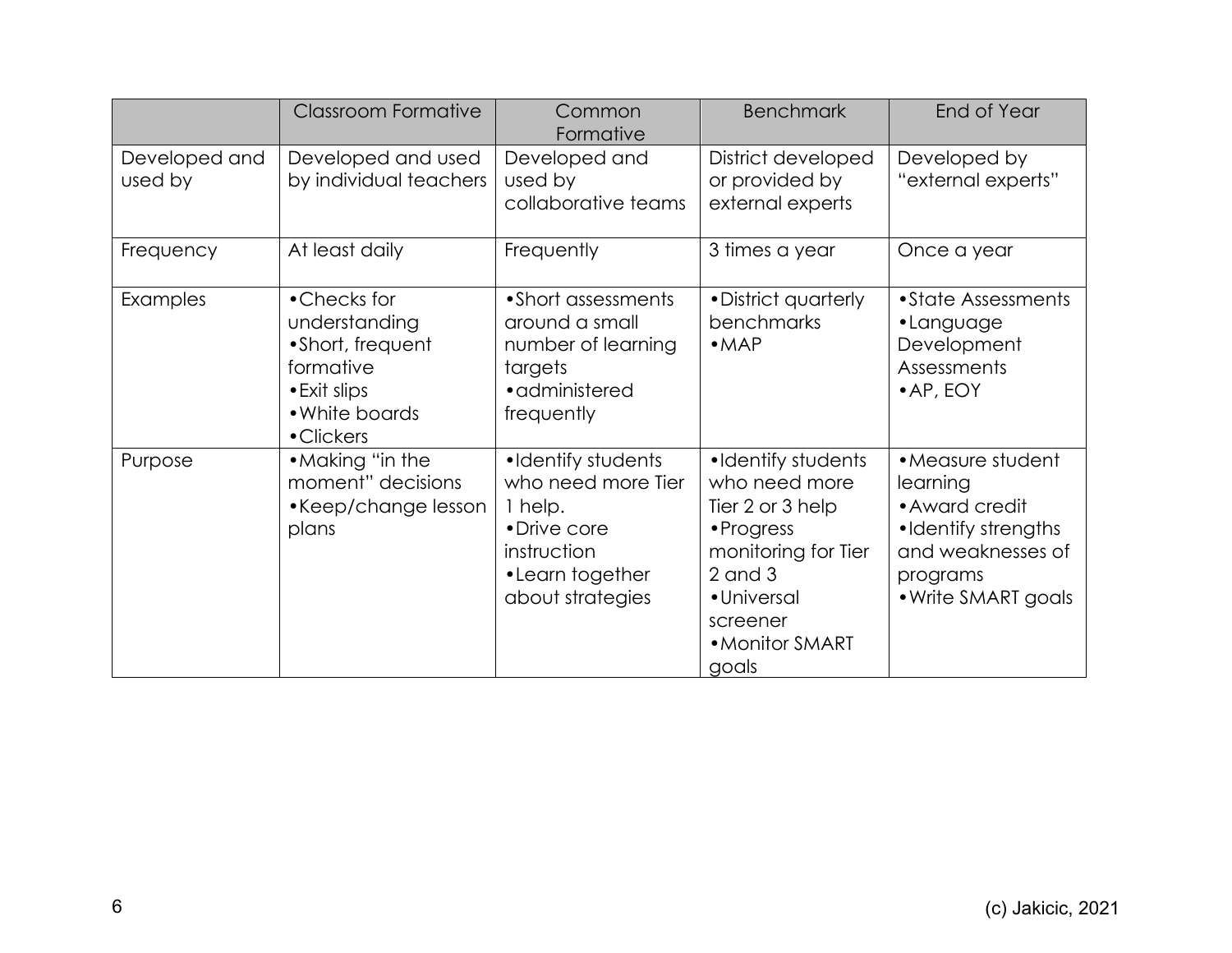## **Why Won't Our Benchmark Assessments Work as CFAs?**

•Benchmark assessments often have items that are assessing content that hasn't been taught yet because they aren't tightly aligned to the pacing guide you're using.

•Benchmark items are written around standards rather than learning targets.

#### **Item Around the Standard**

Standard: Compare and contrast a firsthand and secondhand account of the same event or topic; describe the differences in focus and the information provided.

Read the piece of text: "Family Loses Home to the Wildfire." How would this text be different if it was a secondhand account?

#### **Assessment Item Around the Target:**

Learning Target: I can determine if a text is a firsthand or a secondhand account.

Is the article "Family Loses Home to the Wildfire" a firsthand or secondhand account? What text evidence helped you decide your answer?

## **Avoid This Common Mistake**

You must build time into your pacing guide/unit plan to respond to the evidence (data) you gather from a common formative assessment.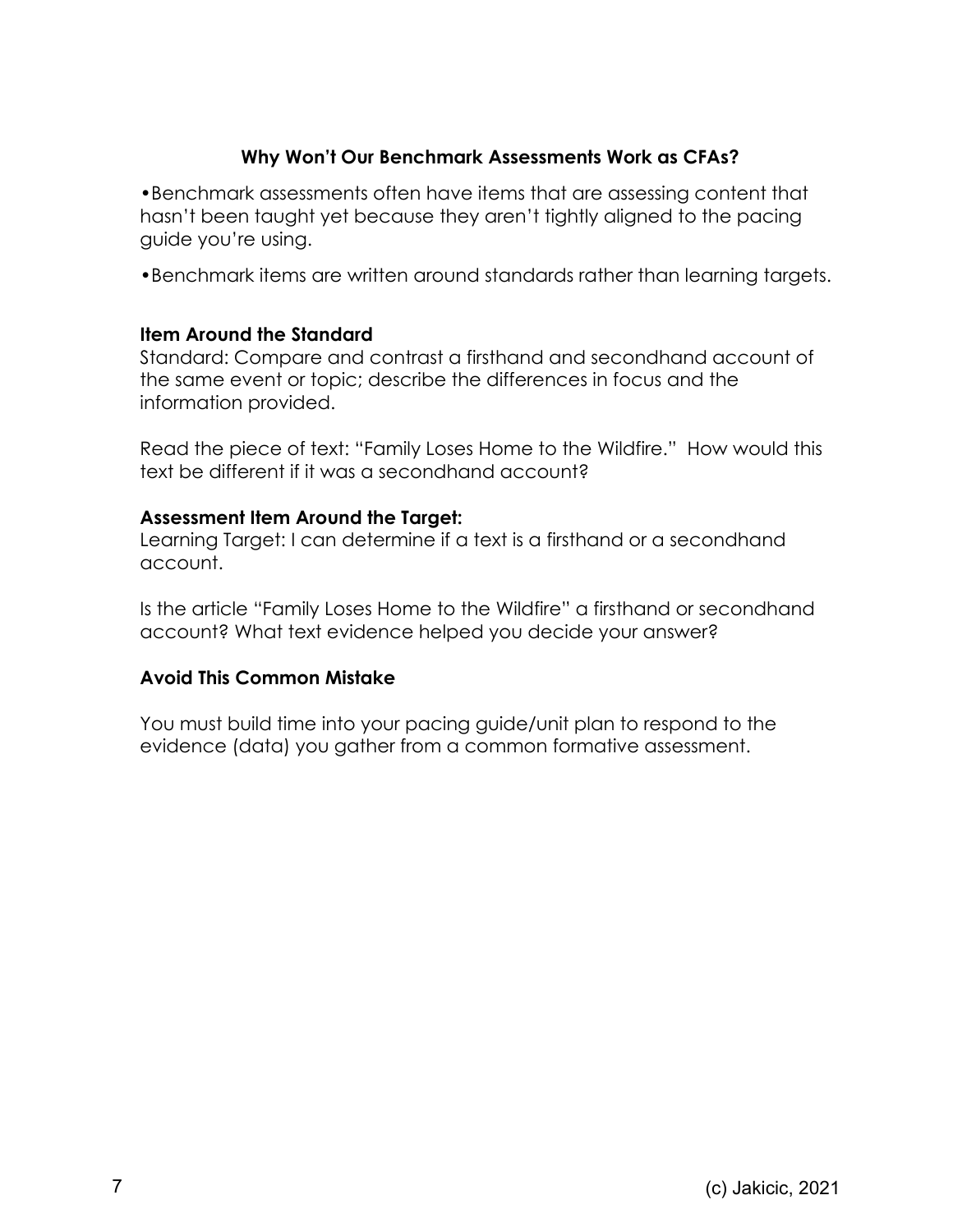Assessments Within a Unit Plan

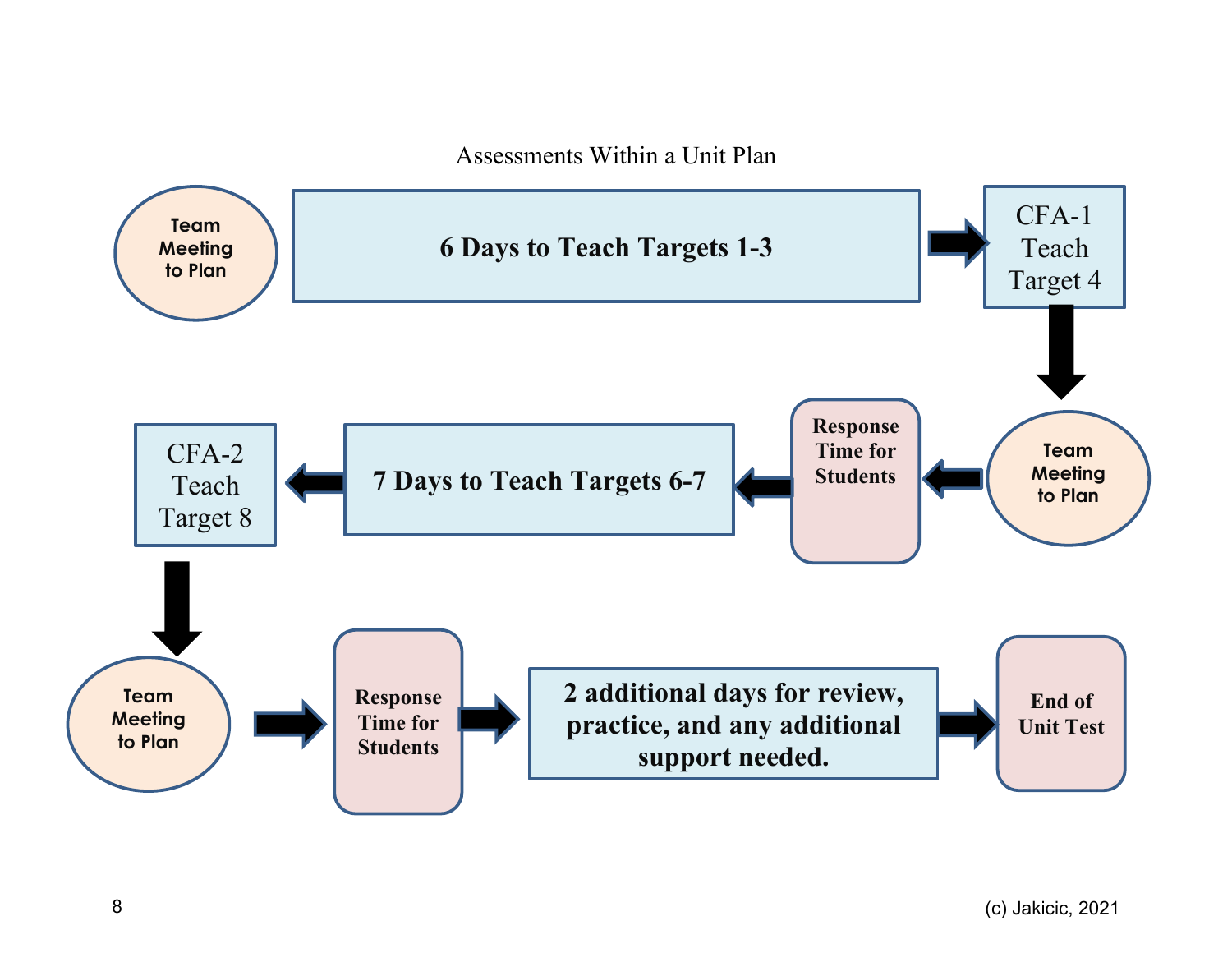Validity—Will the items I'm using assess the learning targets (content) I've taught? Will they assess them at the rigor I've taught them at.

| Level 1 | Recall                                                 |  |  |
|---------|--------------------------------------------------------|--|--|
|         | Recall of a fact, information, or procedure.           |  |  |
| Level 2 | Skill/Concept                                          |  |  |
|         | Use information or conceptual knowledge, two or more   |  |  |
|         | steps, etc.                                            |  |  |
| Level 3 | <b>Strategic Thinking</b>                              |  |  |
|         | Requires reasoning, developing a plan or a sequence of |  |  |
|         | steps, some complexity, more than one possible         |  |  |
|         | answer.                                                |  |  |
| Level 4 | <b>Extended Thinking</b>                               |  |  |
|         | Requires an investigation, time to think and process   |  |  |
|         | Multiple conditions of the problem.                    |  |  |

# **Identifying Depth of Knowledge**

## **List One Concept You Teach**

| <b>DOK Level</b> | Concept |
|------------------|---------|
|                  |         |
|                  |         |
|                  |         |
| $\mathbf{2}$     |         |
|                  |         |
| 3                |         |
|                  |         |
| 4                |         |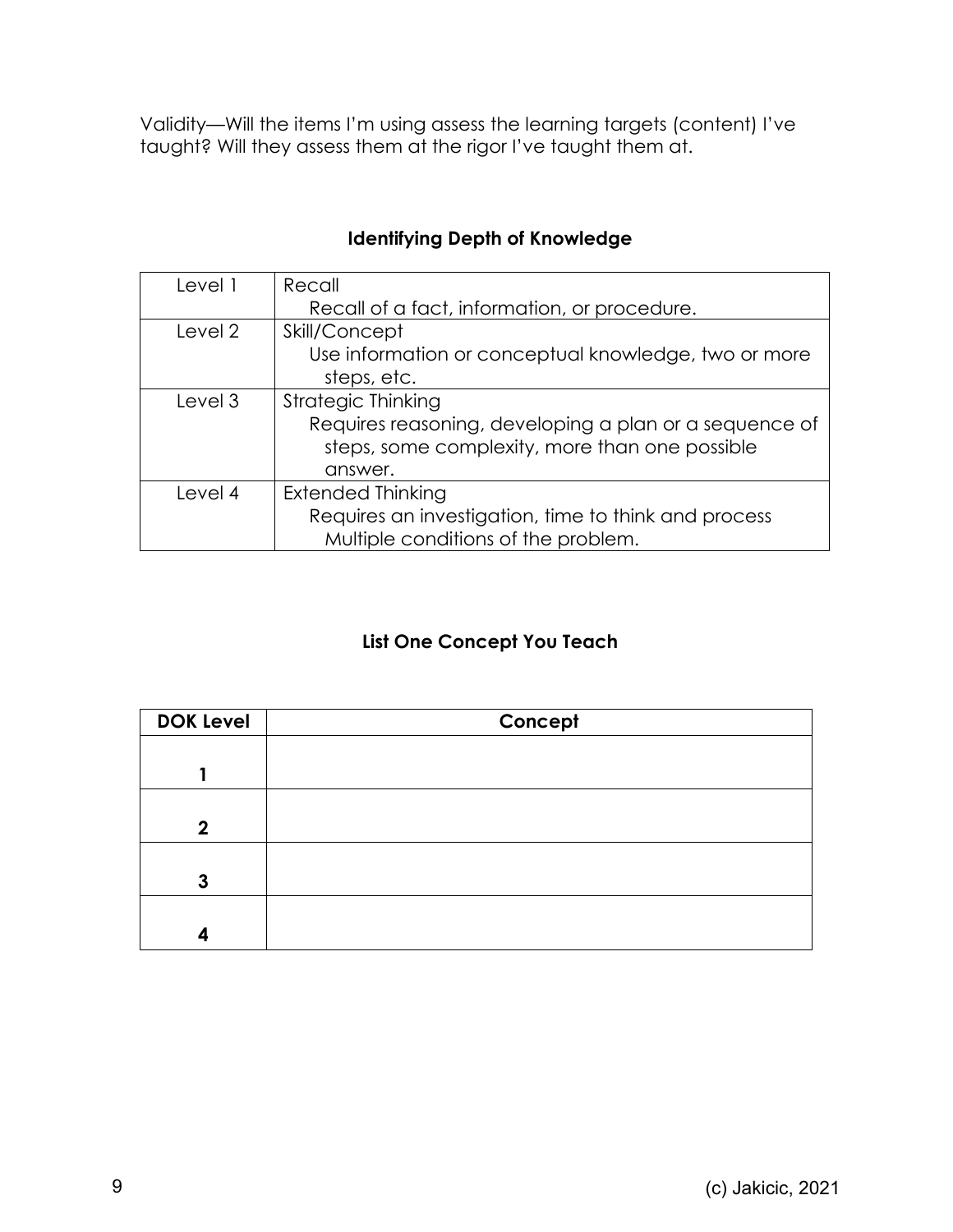|                  | Math                                                                                                                                                                                                                                                                                                                                                                           | ELA                                                                                                                                                                                                                                                                                                                                                                                                                                                        |
|------------------|--------------------------------------------------------------------------------------------------------------------------------------------------------------------------------------------------------------------------------------------------------------------------------------------------------------------------------------------------------------------------------|------------------------------------------------------------------------------------------------------------------------------------------------------------------------------------------------------------------------------------------------------------------------------------------------------------------------------------------------------------------------------------------------------------------------------------------------------------|
| DOK <sub>1</sub> | • knowing math facts<br>• apply an algorithm, rule, or formula<br>• Evaluate an expression<br>• Represent math relationships in words,<br>pictures or symbols.<br>•Solve linear equations<br>• Make conversions.<br>•Retrieve information from a table or<br>graph                                                                                                             | ·identify figurative language<br>$\bullet$ fluency<br>• know vocabulary<br>• use punctuation correctly<br>• write simple sentences<br>• apply grammar rules<br>• decide what text structure is<br>appropriate to audience and purpose                                                                                                                                                                                                                      |
| DOK <sub>2</sub> | • make a decision about how to<br>approach a problem<br>• Explain steps followed<br>. Use models or diagrams to represent<br>math concepts.<br>• at least 2 step problems<br>•interpret info from table or graph<br>(simple)<br>•Construct models given criteria<br>• Extend a pattern<br>•Generate conjectures based on<br>observations or prior knowledge and<br>experience. | • give examples/non-examples<br>•identify main idea, locate information to<br>support central ideas<br>• simple inferences<br>· using context clues<br>• predict outcome<br>•summarizing<br>·distinguish relevant-irrelevant<br>information, fact/opinion<br>• first draft writing<br>•notetaking<br>• outlining                                                                                                                                           |
| DOK <sub>3</sub> | • make and justify conjectures<br>• draw conclusions from data<br>·justify reasoning especially when tasks<br>have more than one right answer<br>• citing evidence<br>• Use concepts to solve non-routine<br>problems<br>•Design an investigation for a purpose or<br>question.<br>•Generalize a pattern<br>• Verify reasonableness of results                                 | • explain, generalize, or connect ideas<br>• how author's purpose affects the text<br>• summarize info from several sources<br>• identify abstract themes<br>• analyze information and<br>interrelationships<br>• use reasoning and evidence to<br>generate criteria for making and<br>supporting an argument<br>• writing for different purposes<br>(awareness of audience)<br>• using complex structures and ideas in<br>writing<br>• revise final draft |
| DOK <sub>4</sub> | • requires complex thinking over a period<br>of time (with different tasks)<br>• requires planning<br>• making connections between a finding<br>and related concepts<br>• critiquing design<br>• Analyze multiple sources of evidence<br>•Design a mathematical model to inform<br>or solve a practical or abstract situation                                                  | • analyze and synthesize from multiple<br>sources<br>• explain alternate perspective from a<br>variety of sources<br>•Define similar themes over a variety of<br>texts<br>• Evaluate relevancy, accuracy and<br>completeness of info across sources.<br>• writing with voice<br>• writing with information from a variety of<br>sources                                                                                                                    |